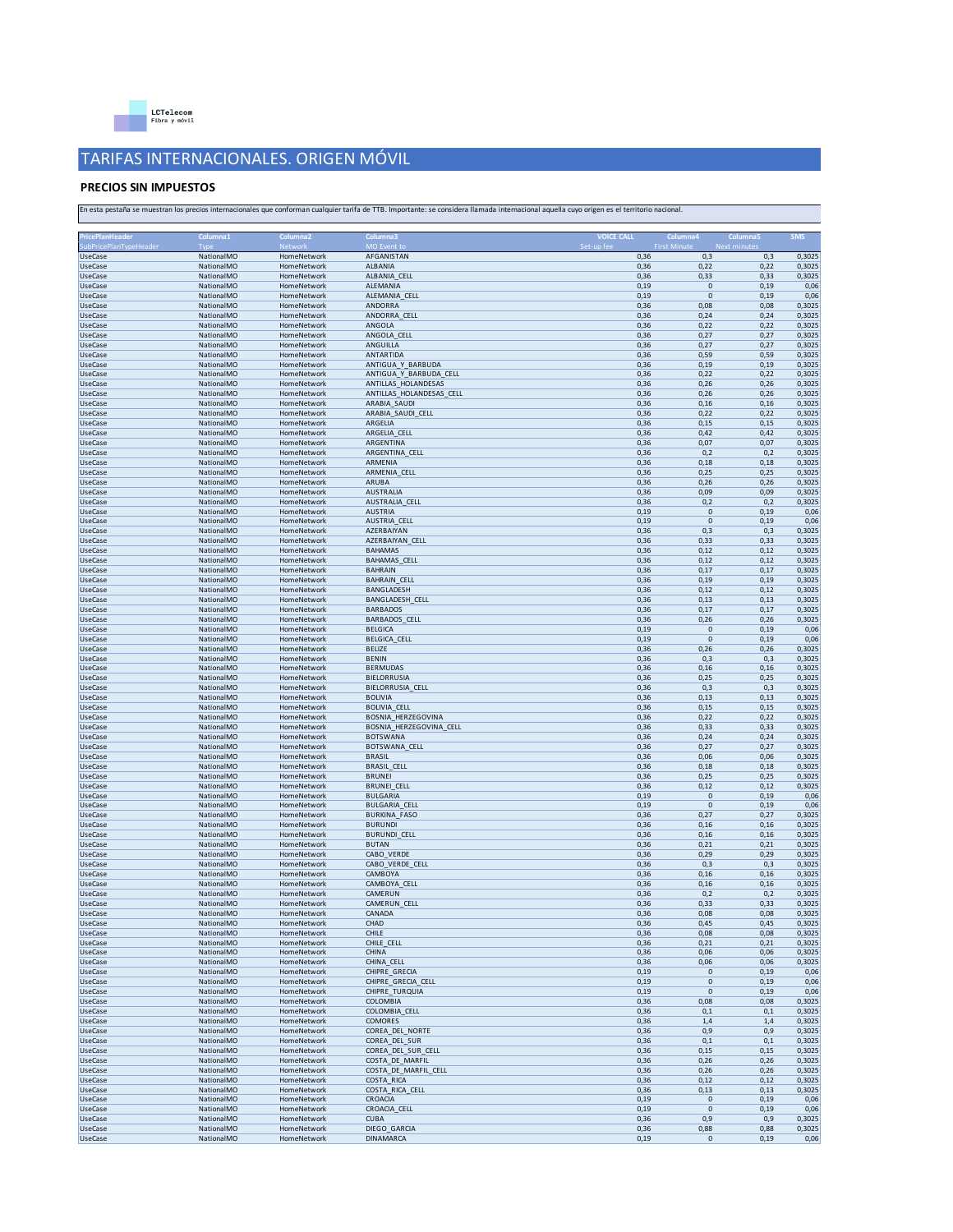| <b>UseCase</b>                   | NationalMO               | HomeNetwork                | DINAMARCA_CELL                      | 0,19         | $\mathbf{0}$<br>0,19                    | 0,06                             |
|----------------------------------|--------------------------|----------------------------|-------------------------------------|--------------|-----------------------------------------|----------------------------------|
| <b>UseCase</b>                   | NationalMO               | HomeNetwork                | <b>DJIBOUTI</b>                     | 0,36         | 0,47<br>0,47                            | 0,3025                           |
| <b>UseCase</b>                   | NationalMO               | HomeNetwork                | DJIBOUTI_CELL                       | 0,36         | 0,47<br>0,47                            | 0,3025                           |
| <b>UseCase</b>                   | NationalMO               | HomeNetwork                | <b>DOMINICA</b>                     | 0,36         | 0,25<br>0,25                            | 0,3025                           |
| <b>UseCase</b>                   | NationalMO               | HomeNetwork                | DOMINICA_CELL                       | 0,36         | 0,26<br>0,26                            | 0,3025                           |
| <b>UseCase</b><br>UseCase        | NationalMO<br>NationalMO | HomeNetwork<br>HomeNetwork | <b>ECUADOR</b><br>ECUADOR CELL      | 0,36<br>0,36 | 0,13<br>0,13<br>0,23<br>0,23            | 0,3025<br>0,3025                 |
| UseCase                          | NationalMO               | HomeNetwork                | <b>EGIPTO</b>                       | 0,36         | 0,19<br>0,19                            | 0,3025                           |
| <b>UseCase</b>                   | NationalMO               | HomeNetwork                | EGIPTO CELL                         | 0,36         | 0,19<br>0,19                            | 0,3025                           |
| <b>UseCase</b>                   | NationalMO               | HomeNetwork                | EL_SALVADOR                         | 0,36         | 0,29<br>0,29                            | 0,3025                           |
| <b>UseCase</b>                   | NationalMO               | HomeNetwork                | EL_SALVADOR_CELL                    | 0,36         | 0,29<br>0,29                            | 0,3025                           |
| <b>UseCase</b>                   | NationalMO               | HomeNetwork                | EMIRATOS_ARABES_UNIDOS              | 0,36         | 0,27<br>0,27                            | 0,3025                           |
| <b>UseCase</b>                   | NationalMO               | HomeNetwork                | EMIRATOS_ARABES_UNIDOS_CELL         | 0,36         | 0,27<br>0,27                            | 0,3025                           |
| <b>UseCase</b>                   | NationalMO               | HomeNetwork                | ERITREA                             | 0,36         | 0,5<br>0,5                              | 0,3025                           |
| <b>UseCase</b>                   | NationalMO               | HomeNetwork                | ESLOVAQUIA                          | 0,19         | $\pmb{0}$<br>0,19                       | 0,06                             |
| <b>UseCase</b>                   | NationalMO<br>NationalMO | HomeNetwork<br>HomeNetwork | ESLOVAQUIA_CELL<br><b>ESLOVENIA</b> | 0,19<br>0,19 | $\bf{0}$<br>0,19<br>$\mathbf 0$<br>0,19 | 0,06<br>0,06                     |
| <b>UseCase</b><br><b>UseCase</b> | NationalMO               | HomeNetwork                | ESLOVENIA_CELL                      | 0,19         | 0,19<br>$\mathbf{0}$                    | 0,06                             |
| <b>UseCase</b>                   | NationalMO               | HomeNetwork                | ESTADOS_UNIDOS_DE_AMERICA           | 0,36         | 0,05<br>0,05                            | 0,3025                           |
| <b>UseCase</b>                   | NationalMO               | HomeNetwork                | ESTADOS_UNIDOS_DE_AMERICA_ALASKA    | 0,36         | 0,05<br>0,05                            | 0,3025                           |
| UseCase                          | NationalMO               | HomeNetwork                | <b>ESTONIA</b>                      | 0,19         | 0<br>0,19                               | 0,06                             |
| <b>UseCase</b>                   | NationalMO               | HomeNetwork                | ESTONIA_CELL                        | 0,19         | 0,19<br>$\mathbf{0}$                    | 0,06                             |
| <b>UseCase</b>                   | NationalMO               | HomeNetwork                | <b>ETIOPIA</b>                      | 0,36         | 0,3<br>0,3                              | 0,3025                           |
| <b>UseCase</b>                   | NationalMO               | HomeNetwork                | ETIOPIA CELL                        | 0,36         | 0,3<br>0,3                              | 0,3025<br>0,3025                 |
| <b>UseCase</b><br><b>UseCase</b> | NationalMO<br>NationalMO | HomeNetwork<br>HomeNetwork | <b>FILIPINAS</b><br>FILIPINAS_CELL  | 0,36<br>0,36 | 0,21<br>0,21<br>0,23<br>0,23            | 0,3025                           |
| UseCase                          | NationalMO               | HomeNetwork                | <b>FINLANDIA</b>                    | 0,19         | 0,19<br>$\mathbf{0}$                    | 0,06                             |
| UseCase                          | NationalMO               | HomeNetwork                | FINLANDIA_CELL                      | 0,19         | $\mathbf{0}$<br>0,19                    | 0,06                             |
| <b>UseCase</b>                   | NationalMO               | HomeNetwork                | <b>FRANCIA</b>                      | 0,19         | $\mathbf 0$<br>0,19                     | 0,06                             |
| <b>UseCase</b>                   | NationalMO               | HomeNetwork                | FRANCIA_CELL                        | 0,19         | $\pmb{0}$<br>0,19                       | 0,06                             |
| UseCase                          | NationalMO               | HomeNetwork                | GABON                               | 0,36         | 0,4<br>0,4                              | 0,3025                           |
| <b>UseCase</b>                   | NationalMO               | HomeNetwork                | GABON_CELL                          | 0,36         | 0,4<br>0,4                              | 0,3025                           |
| <b>UseCase</b>                   | NationalMO               | HomeNetwork                | <b>GAMBIA</b>                       | 0,36         | 0,6<br>0,6                              | 0,3025                           |
| <b>UseCase</b>                   | NationalMO               | HomeNetwork                | <b>GAMBIA CELL</b>                  | 0,36         | 0,6<br>0,6                              | 0,3025                           |
| <b>UseCase</b>                   | NationalMO               | HomeNetwork                | <b>GEORGIA</b>                      | 0,36         | 0,25<br>0,25                            | 0,3025<br>0,3025                 |
| <b>UseCase</b><br><b>UseCase</b> | NationalMO<br>NationalMO | HomeNetwork<br>HomeNetwork | GEORGIA_CELL<br><b>GHANA</b>        | 0,36<br>0,36 | 0,25<br>0,25<br>0,34<br>0,34            | 0,3025                           |
| <b>UseCase</b>                   | NationalMO               | HomeNetwork                | GHANA_CELL                          | 0,36         | 0,34<br>0,34                            | 0,3025                           |
| <b>UseCase</b>                   | NationalMO               | HomeNetwork                | <b>GIBRALTAR</b>                    | 0,19         | $\mathbf 0$<br>0,19                     | 0,06                             |
| <b>UseCase</b>                   | NationalMO               | HomeNetwork                | GIBRALTAR_CELL                      | 0,19         | $\mathbf 0$<br>0,19                     | 0,06                             |
| UseCase                          | NationalMO               | HomeNetwork                | GRECIA                              | 0,19         | $\mathbf{0}$<br>0,19                    | 0,06                             |
| <b>UseCase</b>                   | NationalMO               | HomeNetwork                | <b>GRECIA CELL</b>                  | 0,19         | 0,19<br>$\mathbf{0}$                    | 0,06                             |
| <b>UseCase</b>                   | NationalMO               | HomeNetwork                | GROENLANDIA                         | 0,36         | 0,55<br>0,55                            | 0,3025                           |
| <b>UseCase</b>                   | NationalMO               | HomeNetwork                | GROENLANDIA_CELL                    | 0,36         | 0,55<br>0,55                            | 0,3025                           |
| <b>UseCase</b>                   | NationalMO<br>NationalMO | HomeNetwork<br>HomeNetwork | <b>GUADALUPE</b>                    | 0,19         | $\mathbf 0$<br>0,19                     | 0,06                             |
| <b>UseCase</b><br>UseCase        | NationalMO               | HomeNetwork                | GUADALUPE_CELL<br>GUAM              | 0,19<br>0,36 | 0<br>0,19<br>0,1<br>0,1                 | 0,06<br>0,3025                   |
| UseCase                          | NationalMO               | HomeNetwork                | GUATEMALA                           | 0,36         | 0,23<br>0,23                            | 0,3025                           |
| <b>UseCase</b>                   | NationalMO               | HomeNetwork                | <b>GUATEMALA CELL</b>               | 0,36         | 0,23<br>0,23                            | 0,3025                           |
| <b>UseCase</b>                   | NationalMO               | HomeNetwork                | GUAYANA_FRANCESA                    | 0,19         | $\mathbf 0$<br>0,19                     | 0,06                             |
| <b>UseCase</b>                   | NationalMO               | HomeNetwork                | GUAYANA_FRANCESA_CELL               | 0,19         | $\mathbf{0}$<br>0,19                    | 0,06                             |
| <b>UseCase</b>                   | NationalMO               | HomeNetwork                | <b>GUINEA</b>                       | 0,36         | 0,44<br>0,44                            | 0,3025                           |
| <b>UseCase</b>                   | NationalMO               | HomeNetwork                | GUINEA_BISSAU_CELL                  | 0,36         | 0,5<br>0,5                              | 0,3025                           |
| <b>UseCase</b>                   | NationalMO               | HomeNetwork                | <b>GUINEA BISSAU</b>                | 0,36         | 0,5<br>0,5                              | 0,3025                           |
| <b>UseCase</b>                   | NationalMO               | HomeNetwork                | GUINEA_ECUATORIAL                   | 0,36         | 0,27<br>0,27                            | 0,3025                           |
| <b>UseCase</b><br><b>UseCase</b> | NationalMO<br>NationalMO | HomeNetwork<br>HomeNetwork | GUYANA<br>HAITI                     | 0,36<br>0,36 | 0,31<br>0,31<br>0,27<br>0,27            | 0,3025<br>0,3025                 |
| <b>UseCase</b>                   | NationalMO               | HomeNetwork                | HAITI_CELI                          | 0,36         | 0,3<br>0,3                              | 0,3025                           |
| <b>UseCase</b>                   | NationalMO               | HomeNetwork                | <b>HOLANDA</b>                      | 0,19         | $\pmb{0}$<br>0,19                       | 0,06                             |
| <b>UseCase</b>                   | NationalMO               | HomeNetwork                | HOLANDA CELL                        | 0,19         | $\pmb{0}$<br>0,19                       | 0,06                             |
| UseCase                          | NationalMO               | HomeNetwork                | <b>HONDURAS</b>                     | 0,36         | 0,26<br>0,26                            | 0,3025                           |
| <b>UseCase</b>                   | NationalMO               | HomeNetwork                | HONDURAS_CELL                       | 0,36         | 0,28<br>0,28                            | 0,3025                           |
| <b>UseCase</b>                   | NationalMO<br>NationalMO | HomeNetwork                | <b>HONG_KONG</b>                    | 0,36         | 0,07<br>0,07                            | 0,3025                           |
| <b>UseCase</b><br><b>UseCase</b> | NationalMO               | HomeNetwork<br>HomeNetwork | HONG_KONG_CELL<br><b>HUNGRIA</b>    | 0,36<br>0,19 | 0,07<br>0,07<br>$\mathbf 0$<br>0,19     | 0,3025<br>0,06                   |
| <b>UseCase</b>                   | NationalMO               | HomeNetwork                | HUNGRIA_CELL                        | 0,19         | 0<br>0,19                               | 0,06                             |
| UseCase                          | NationalMO               | HomeNetwork                | <b>INDIA</b>                        | 0,36         | 0,12<br>0,12                            | 0,3025                           |
| UseCase                          | NationalMO               | HomeNetwork                | INDIA_CELL                          | 0,36         | 0,14<br>0,14                            | 0,3025                           |
| <b>UseCase</b>                   | NationalMO               | HomeNetwork                | <b>INDONESIA</b>                    | 0,36         | 0,13<br>0,13                            | 0,3025                           |
| <b>UseCase</b>                   | NationalMO               | HomeNetwork                | INDONESIA_CELL                      | 0,36         | 0,18<br>0,18                            | 0,3025                           |
| UseCase                          | NationalMO               | HomeNetwork                | <b>IRAN</b>                         | 0,36         | 0,2<br>0,2                              | 0,3025                           |
| <b>UseCase</b>                   | NationalMO               | HomeNetwork                | IRAN_CELL                           | 0,36         | 0,35<br>0,35                            | 0,3025                           |
| <b>UseCase</b><br><b>UseCase</b> | NationalMO<br>NationalMO | HomeNetwork<br>HomeNetwork | <b>IRAQ</b><br>IRAQ_CELL            | 0,36<br>0,36 | 0,19<br>0,19<br>0, 19<br>0,19           | 0,3025<br>0,3025                 |
| <b>UseCase</b>                   | NationalMO               | HomeNetwork                | <b>IRLANDA</b>                      | 0,19         | $\bf{0}$<br>0,19                        | 0,06                             |
| <b>UseCase</b>                   | NationalMO               | HomeNetwork                | IRLANDA_CELL                        | 0,19         | 0<br>0,19                               | 0,06                             |
| <b>UseCase</b>                   | NationalMO               | HomeNetwork                | ISL._ASCENCION                      | 0,36         | 0,43<br>0,43                            | 0,3025                           |
| <b>UseCase</b>                   | NationalMO               | HomeNetwork                | ISL._AZORES                         | 0,36         | 0,06<br>0,06                            | 0,3025                           |
| <b>UseCase</b>                   | NationalMO               | HomeNetwork                | ISL. CAIMAN                         | 0,36         | 0,34<br>0,34                            | 0,3025                           |
| <b>UseCase</b>                   | NationalMO               | HomeNetwork                | ISL._CHRISTMAS                      | 0,36         | 0,5<br>0,5                              | 0,3025                           |
| <b>UseCase</b><br><b>UseCase</b> | NationalMO<br>NationalMO | HomeNetwork<br>HomeNetwork | ISL._COCOS<br>ISL._COOK             | 0,36<br>0,36 | 0,35<br>0,35<br>1,1<br>1,1              | 0,3025<br>0,3025                 |
| <b>UseCase</b>                   | NationalMO               | HomeNetwork                | ISL._FAROE                          | 0,36         | 0,3<br>0,3                              | 0,3025                           |
| <b>UseCase</b>                   | NationalMO               | HomeNetwork                | ISL._FIJI                           | 0,36         | 0,25<br>0,25                            | 0,3025                           |
| <b>UseCase</b>                   | NationalMO               | HomeNetwork                | ISL. FIJI_CELL                      | 0,36         | 0,29<br>0,29                            | 0,3025                           |
| <b>UseCase</b>                   | NationalMO               | HomeNetwork                | ISL._GRANADA                        | 0,36         | 0,6<br>0,6                              | 0,3025                           |
| <b>UseCase</b>                   | NationalMO               | HomeNetwork                | ISL. MALVINAS                       | 0,36         | $\mathbf{1}$                            | 0,3025<br>$\mathbf{1}$           |
| <b>UseCase</b>                   | NationalMO               | HomeNetwork                | <b>ISL. MARIANAS</b>                | 0,36         | 0,25<br>0,25                            | 0,3025                           |
| <b>UseCase</b>                   | NationalMO<br>NationalMO | HomeNetwork<br>HomeNetwork | ISL._MARSHALL<br>ISL._MAURICIO      | 0,36         | 1                                       | 0,3025<br>$\mathbf{1}$<br>0,3025 |
| <b>UseCase</b><br><b>UseCase</b> | NationalMO               | HomeNetwork                | ISL. MAYOTTE                        | 0,36<br>0,19 | 0,56<br>0,56<br>0<br>0,19               | 0,06                             |
| <b>UseCase</b>                   | NationalMO               | HomeNetwork                | ISL._MAYOTTE_CELL                   | 0,19         | $\mathbf 0$<br>0,19                     | 0,06                             |
| <b>UseCase</b>                   | NationalMO               | HomeNetwork                | ISL._MIDWAY                         | 0,36         | $\overline{7}$                          | 0,3025<br>$\overline{7}$         |
| <b>UseCase</b>                   | NationalMO               | HomeNetwork                | ISL._NORFOLK                        | 0,36         | 0,7<br>0,7                              | 0,3025                           |
| <b>UseCase</b>                   | NationalMO               | HomeNetwork                | ISL._NORFOLK_CELL                   | 0,36         | 0,7<br>0,7                              | 0,3025                           |
| <b>UseCase</b>                   | NationalMO               | HomeNetwork                | ISL._PASCUA                         | 0,36         | 0,3<br>0,3                              | 0,3025                           |
| <b>UseCase</b>                   | NationalMO               | HomeNetwork                | ISL._REUNION                        | 0,19         | 0,19<br>$\mathbf{0}$                    | 0,06                             |
| <b>UseCase</b>                   | NationalMO<br>NationalMO | HomeNetwork<br>HomeNetwork | ISL._SALOMON                        | 0,36         | 1,2<br>1,2                              | 0,3025                           |
| <b>UseCase</b><br><b>UseCase</b> | NationalMO               | HomeNetwork                | ISL._SALOMON_CELL<br>ISL. SAMOA     | 0,36<br>0,36 | 1,2<br>1,2<br>0,6<br>0,6                | 0,3025<br>0,3025                 |
| <b>UseCase</b>                   | NationalMO               | HomeNetwork                | ISL. SAMOA_NORTEAMERICANAS          | 0,36         | 0,13<br>0,13                            | 0,3025                           |
| <b>UseCase</b>                   | NationalMO               | HomeNetwork                | ISL._SEYCHELLES                     | 0,36         | $\mathbf{1}$                            | 0,3025<br>$\mathbf{1}$           |
| <b>UseCase</b>                   | NationalMO               | HomeNetwork                | ISL. SEYCHELLES_CELL                | 0,36         | $\mathbf{1}$                            | 0,3025<br>$\mathbf{1}$           |
| <b>UseCase</b>                   | NationalMO               | HomeNetwork                | ISL._TURKS_Y_CAICOS                 | 0,36         | 0,23<br>0,23                            | 0,3025                           |
| <b>UseCase</b>                   | NationalMO               | HomeNetwork                | ISL._TURKS_Y_CAICOS_CELL            | 0,36         | 0,26<br>0,26                            | 0,3025                           |
| <b>UseCase</b>                   | NationalMO               | HomeNetwork                | ISL._VIRGENES_EE_UU                 | 0,36         | 0,12<br>0,12                            | 0,3025                           |
| <b>UseCase</b>                   | NationalMO               | HomeNetwork                | ISL._VIRGENES_UK                    | 0,36         | 0,3<br>0,3                              | 0,3025                           |
| <b>UseCase</b>                   | NationalMO               | HomeNetwork                | ISL._WAKE                           | 0,36         | 13,08<br>13,08                          | 0,3025                           |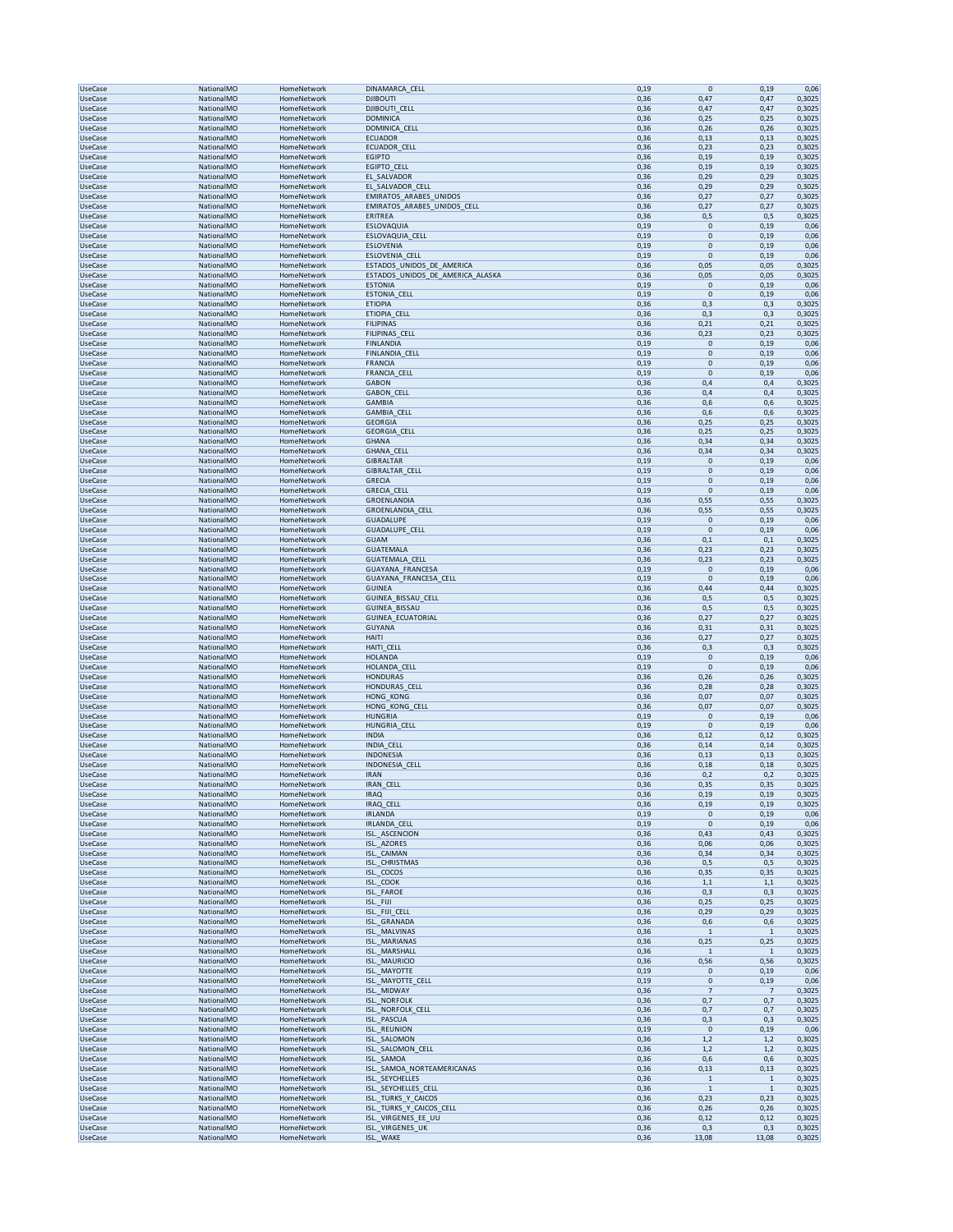| <b>UseCase</b>                   | NationalMO               | HomeNetwork                | <b>ISLANDIA</b>                         | 0,19                         | 0<br>0,19                                   | 0,06             |
|----------------------------------|--------------------------|----------------------------|-----------------------------------------|------------------------------|---------------------------------------------|------------------|
|                                  | NationalMO               | HomeNetwork                | ISLANDIA_CELL                           | 0,19                         | 0,19<br>0                                   | 0,06             |
| UseCase                          | NationalMO               | HomeNetwork                | <b>ISRAEL</b>                           | 0,08<br>0,36                 | 0,08                                        | 0,3025           |
| <b>UseCase</b>                   | NationalMO               | HomeNetwork                | ISRAEL_CELL                             | 0,36<br>0,13                 | 0,13                                        | 0,3025           |
| <b>UseCase</b>                   | NationalMO               | HomeNetwork                | <b>ITALIA</b>                           | 0,19                         | $\pmb{0}$<br>0,19                           | 0,06             |
| UseCase<br>UseCase               | NationalMO<br>NationalMO | HomeNetwork<br>HomeNetwork | <b>ITALIA_CELL</b><br><b>JAMAICA</b>    | 0,19<br>0,36<br>0,28         | 0<br>0,19<br>0,28                           | 0,06<br>0,3025   |
| UseCase                          | NationalMO               | HomeNetwork                | JAMAICA_CELL                            | 0,36<br>0,31                 | 0,31                                        | 0,3025           |
| <b>UseCase</b>                   | NationalMO               | HomeNetwork                | <b>JAPON</b>                            | 0,36<br>0,1                  | 0,1                                         | 0,3025           |
| <b>UseCase</b>                   | NationalMO               | HomeNetwork                | JAPON_CELL                              | 0,36<br>0,16                 | 0,16                                        | 0,3025           |
| <b>UseCase</b>                   | NationalMO               | HomeNetwork                | <b>JORDANIA</b>                         | 0,36<br>0,18                 | 0,18                                        | 0,3025           |
| <b>UseCase</b>                   | NationalMO               | HomeNetwork                | JORDANIA_CELL                           | 0,36<br>0,18                 | 0,18                                        | 0,3025           |
| <b>UseCase</b>                   | NationalMO               | HomeNetwork                | KAZAJISTAN                              | 0, 19<br>0,36                | 0,19                                        | 0,3025           |
| <b>UseCase</b>                   | NationalMO               | HomeNetwork                | KAZAJISTAN_CELL                         | 0,36<br>0,2                  | 0,2                                         | 0,3025           |
| <b>UseCase</b>                   | NationalMO               | HomeNetwork                | <b>KENYA</b>                            | 0,23<br>0,36                 | 0,23                                        | 0,3025<br>0,3025 |
| <b>UseCase</b><br><b>UseCase</b> | NationalMO<br>NationalMO | HomeNetwork<br>HomeNetwork | KENYA_CELL<br>KIRIBATI                  | 0,36<br>0,31<br>0,73<br>0,36 | 0,31<br>0,73                                | 0,3025           |
| <b>UseCase</b>                   | NationalMO               | HomeNetwork                | KIRIBATI CELL                           | 0,36<br>0,73                 | 0,73                                        | 0,3025           |
| <b>UseCase</b>                   | NationalMO               | HomeNetwork                | KURGIZSTAN                              | 0,36<br>0,3                  | 0,3                                         | 0,3025           |
| <b>UseCase</b>                   | NationalMO               | HomeNetwork                | KURGIZSTAN_CELL                         | 0,36<br>0,3                  | 0,3                                         | 0,3025           |
| <b>UseCase</b>                   | NationalMO               | HomeNetwork                | <b>KUWAIT</b>                           | 0,36<br>0,17                 | 0,17                                        | 0,3025           |
| UseCase                          | NationalMO               | HomeNetwork                | KUWAIT CELL                             | 0,17<br>0,36                 | 0,17                                        | 0,3025           |
| UseCase                          | NationalMO               | HomeNetwork                | LAOS                                    | 0,36<br>0,13                 | 0,13                                        | 0,3025           |
| <b>UseCase</b>                   | NationalMO<br>NationalMO | HomeNetwork                | LESOTHO                                 | 0,36<br>0,26<br>0,41         | 0,26<br>0,41                                | 0,3025<br>0,3025 |
| <b>UseCase</b><br><b>UseCase</b> | NationalMO               | HomeNetwork<br>HomeNetwork | LESOTHO_CELL<br>LETONIA                 | 0,36<br>0,19                 | 0<br>0,19                                   | 0,06             |
| UseCase                          | NationalMO               | HomeNetwork                | LETONIA_CELL                            | 0,19                         | $\mathbf 0$<br>0,19                         | 0,06             |
| UseCase                          | NationalMO               | HomeNetwork                | LIBANO                                  | 0,17<br>0,36                 | 0,17                                        | 0,3025           |
| <b>UseCase</b>                   | NationalMO               | HomeNetwork                | LIBANO CELL                             | 0,36<br>0,24                 | 0,24                                        | 0,3025           |
| <b>UseCase</b>                   | NationalMO               | HomeNetwork                | LIBERIA                                 | 0,36<br>0,32                 | 0,32                                        | 0,3025           |
| <b>UseCase</b>                   | NationalMO               | HomeNetwork                | LIBERIA_CELL                            | 0,36<br>0,32                 | 0,32                                        | 0,3025           |
| <b>UseCase</b>                   | NationalMO               | HomeNetwork                | LIBIA                                   | 0,45<br>0,36                 | 0,45                                        | 0,3025           |
| <b>UseCase</b>                   | NationalMO<br>NationalMO | HomeNetwork                | LIECHTENSTEIN                           | 0,19                         | 0<br>0,19                                   | 0,06             |
| <b>UseCase</b><br><b>UseCase</b> | NationalMO               | HomeNetwork<br>HomeNetwork | LIECHTENSTEIN_CELL<br>LITUANIA          | 0,19<br>0,19                 | $\pmb{0}$<br>0,19<br>$\overline{0}$<br>0,19 | 0,06<br>0,06     |
| <b>UseCase</b>                   | NationalMO               | HomeNetwork                | LITUANIA_CELL                           | 0,19                         | $\pmb{0}$<br>0,19                           | 0,06             |
| <b>UseCase</b>                   | NationalMO               | HomeNetwork                | LOCUCION ACD                            | 0,36                         | 3<br>3                                      | 0,3025           |
| <b>UseCase</b>                   | NationalMO               | HomeNetwork                | LUXEMBURGO                              | 0,19                         | $\overline{0}$<br>0,19                      | 0,06             |
| <b>UseCase</b>                   | NationalMO               | HomeNetwork                | LUXEMBURGO CELL                         | 0,19                         | $\pmb{0}$<br>0,19                           | 0,06             |
| <b>UseCase</b>                   | NationalMO               | HomeNetwork                | MACAO._CHINA                            | 0,36<br>0,11                 | 0,11                                        | 0,3025           |
| <b>UseCase</b>                   | NationalMO               | HomeNetwork                | MACAO._CHINA_CELL                       | 0,36<br>0,11                 | 0,11                                        | 0,3025           |
| UseCase                          | NationalMO               | HomeNetwork                | MACEDONIA                               | 0,36<br>0,2                  | 0,2                                         | 0,3025           |
| UseCase<br><b>UseCase</b>        | NationalMO<br>NationalMO | HomeNetwork<br>HomeNetwork | MACEDONIA_CELL<br>MADAGASCAR            | 0,34<br>0,36<br>0,36         | 0,34<br>0,5                                 | 0,3025<br>0,3025 |
| <b>UseCase</b>                   | NationalMO               | HomeNetwork                | MADAGASCAR_CELL                         | 0,5<br>0,5<br>0,36           | 0,5                                         | 0,3025           |
| <b>UseCase</b>                   | NationalMO               | HomeNetwork                | MALASIA                                 | 0,36<br>0,11                 | 0,11                                        | 0,3025           |
| UseCase                          | NationalMO               | HomeNetwork                | MALASIA_CELL                            | 0,36<br>0,13                 | 0,13                                        | 0,3025           |
| UseCase                          | NationalMO               | HomeNetwork                | MALAWI                                  | 0,13<br>0,36                 | 0,13                                        | 0,3025           |
| <b>UseCase</b>                   | NationalMO               | HomeNetwork                | MALAWI CELL                             | 0,36<br>0,21                 | 0,21                                        | 0,3025           |
| <b>UseCase</b>                   | NationalMO               | HomeNetwork                | <b>MALDIVAS</b>                         | 0,36                         | $\mathbf{1}$<br>$\mathbf{1}$                | 0,3025           |
| <b>UseCase</b>                   | NationalMO               | HomeNetwork                | MALDIVAS_CELL                           | 0,36                         | $\mathbf{1}$<br>$\mathbf{1}$                | 0,3025           |
| <b>UseCase</b>                   | NationalMO               | HomeNetwork                | MALI                                    | 0,27<br>0,36                 | 0,27                                        | 0,3025           |
| <b>UseCase</b><br><b>UseCase</b> | NationalMO<br>NationalMO | HomeNetwork<br>HomeNetwork | MALI_CELL<br><b>MALTA</b>               | 0,36<br>0,32<br>0,19         | 0,32<br>$\pmb{0}$<br>0,19                   | 0,3025<br>0,06   |
| <b>UseCase</b>                   | NationalMO               | HomeNetwork                | MALTA_CELL                              | 0,19                         | $\pmb{0}$<br>0,19                           | 0,06             |
| <b>UseCase</b>                   | NationalMO               | HomeNetwork                | MARRUECOS                               | 0,15<br>0,36                 | 0,15                                        | 0,3025           |
| <b>UseCase</b>                   | NationalMO               | HomeNetwork                | MARRUECOS CELL                          | 0,26<br>0,36                 | 0,26                                        | 0,3025           |
| <b>UseCase</b>                   | NationalMO               | HomeNetwork                | MARTINICA_ANTILLAS_FRANCESAS            | 0,19                         | 0<br>0,19                                   | 0,06             |
| <b>UseCase</b>                   | NationalMO               | HomeNetwork                | MARTINICA_ANTILLAS_FRANCESAS_CELL       | 0,19                         | $\pmb{0}$<br>0,19                           | 0,06             |
| <b>UseCase</b>                   | NationalMO               | HomeNetwork                | <b>MAURITANIA</b>                       | 0,36<br>0,45                 | 0,45                                        | 0,3025           |
| <b>UseCase</b>                   | NationalMO               | HomeNetwork                | MAURITANIA_CELL                         | 0,36<br>0,45                 | 0,45                                        | 0,3025           |
| UseCase                          | NationalMO               | HomeNetwork                | MEJICO<br>MEJICO CELL                   | 0,36<br>0,13                 | 0,13<br>0,23                                | 0,3025<br>0,3025 |
| UseCase<br><b>UseCase</b>        | NationalMO<br>NationalMO | HomeNetwork<br>HomeNetwork | <b>MICRONESIA</b>                       | 0,36<br>0,23<br>0,36<br>0,34 | 0,34                                        | 0,3025           |
| <b>UseCase</b>                   | NationalMO               | HomeNetwork                | MOLDAVIA                                | 0,22<br>0,36                 | 0,22                                        | 0,3025           |
| <b>UseCase</b>                   | NationalMO               | HomeNetwork                | MOLDAVIA_CELL                           | 0,36<br>0,24                 | 0,24                                        | 0,3025           |
| UseCase                          | NationalMO               | HomeNetwork                | <b>MONACO</b>                           |                              |                                             | 0,3025           |
| UseCase                          |                          |                            |                                         | 0,36<br>0,12                 | 0,12                                        |                  |
|                                  | NationalMO               | HomeNetwork                | MONACO_CELL                             | 0,36<br>0,48                 | 0,48                                        | 0,3025           |
| <b>UseCase</b>                   | NationalMO               | HomeNetwork                | <b>MONGOLIA</b>                         | 0,36<br>0,21                 | 0,21                                        | 0,3025           |
| <b>UseCase</b>                   | NationalMO               | HomeNetwork                | <b>MONTENEGRO</b>                       | 0,36<br>0,14                 | 0,14                                        | 0,3025           |
| <b>UseCase</b>                   | NationalMO               | HomeNetwork                | MONTENEGRO_CELL                         | 0,36<br>0,29                 | 0,29                                        | 0,3025           |
| UseCase                          | NationalMO               | HomeNetwork                | <b>MONTSERRAT</b>                       | 0,36<br>0,31                 | 0,31                                        | 0,3025           |
| <b>UseCase</b>                   | NationalMO               | HomeNetwork                | MONTSERRAT_CELL<br>MOZAMBIQUE           | 0,31<br>0,36                 | 0,31                                        | 0,3025           |
| <b>UseCase</b><br><b>UseCase</b> | NationalMO<br>NationalMO | HomeNetwork<br>HomeNetwork | MOZAMBIQUE_CELL                         | 0,36<br>0,21<br>0,38<br>0,36 | 0,21<br>0,38                                | 0,3025<br>0,3025 |
| <b>UseCase</b>                   | NationalMO               | HomeNetwork                | MYANMAR_BIRMANIA                        | 0,45<br>0,36                 | 0,45                                        | 0,3025           |
| <b>UseCase</b>                   | NationalMO               | HomeNetwork                | NAMIBIA                                 | 0,36<br>0,24                 | 0,24                                        | 0,3025           |
| <b>UseCase</b>                   | NationalMO               | HomeNetwork                | <b>NAMIBIA CELL</b>                     | 0,36<br>0,3                  | 0,3                                         | 0,3025           |
| <b>UseCase</b>                   | NationalMO               | HomeNetwork                | NAURU                                   | 0,36<br>0,99                 | 0,99                                        | 0,3025           |
| <b>UseCase</b>                   | NationalMO               | HomeNetwork                | NEPAL                                   | 0,36<br>0,27                 | 0,27                                        | 0,3025           |
| <b>UseCase</b>                   | NationalMO               | HomeNetwork                | NEPAL_CELL                              | 0,36<br>0,29                 | 0,29                                        | 0,3025           |
| <b>UseCase</b><br>UseCase        | NationalMO<br>NationalMO | HomeNetwork<br>HomeNetwork | NICARAGUA<br>NICARAGUA_CELL             | 0,26<br>0,36<br>0,27<br>0,36 | 0,26<br>0,27                                | 0,3025<br>0,3025 |
| <b>UseCase</b>                   | NationalMO               | HomeNetwork                | <b>NIGER</b>                            | 0,36<br>0,23                 | 0,23                                        | 0,3025           |
| <b>UseCase</b>                   | NationalMO               | HomeNetwork                | NIGER CELL                              | 0,25<br>0,36                 | 0,25                                        | 0,3025           |
| <b>UseCase</b>                   | NationalMO               | HomeNetwork                | NIGERIA                                 | 0,36<br>0,2                  | 0,2                                         | 0,3025           |
| <b>UseCase</b>                   | NationalMO               | HomeNetwork                | NIGERIA_CELL                            | 0,2<br>0,36                  | 0,2                                         | 0,3025           |
| <b>UseCase</b>                   | NationalMO               | HomeNetwork                | <b>NIUE</b>                             | 0,36<br>0,1                  | 0,1                                         | 0,3025           |
| <b>UseCase</b>                   | NationalMO               | HomeNetwork                | <b>NORUEGA</b>                          | 0,19                         | $\pmb{0}$<br>0,19                           | 0,06             |
| <b>UseCase</b>                   | NationalMO               | HomeNetwork                | NORUEGA_CELL                            | 0,19                         | $\pmb{0}$<br>0,19                           | 0,06             |
| <b>UseCase</b><br><b>UseCase</b> | NationalMO<br>NationalMO | HomeNetwork<br>HomeNetwork | NUEVA_CALEDONIA<br>NUEVA_CALEDONIA_CELL | 0,36<br>0,34<br>0,34<br>0,36 | 0,34<br>0,34                                | 0,3025<br>0,3025 |
| <b>UseCase</b>                   | NationalMO               | HomeNetwork                | NUEVA_ZELANDA                           | 0,36<br>0,1                  | 0,1                                         | 0,3025           |
| <b>UseCase</b>                   | NationalMO               | HomeNetwork                | NUEVA_ZELANDA_CELL                      | 0,36<br>0,32                 | 0,32                                        | 0,3025           |
| <b>UseCase</b>                   | NationalMO               | HomeNetwork                | NUMERO_GRATUITO_INTERNACIONAL           | $\mathbf 0$                  | $\pmb{0}$<br>$\pmb{0}$                      | 0,3025           |
| <b>UseCase</b>                   | NationalMO               | HomeNetwork                | <b>OMAN</b>                             | 0,33<br>0,36                 | 0,33                                        | 0,3025           |
| <b>UseCase</b>                   | NationalMO               | HomeNetwork                | PAKISTAN                                | 0,14<br>0,36                 | 0,14                                        | 0,3025           |
| <b>UseCase</b><br><b>UseCase</b> | NationalMO<br>NationalMO | HomeNetwork<br>HomeNetwork | PAKISTAN_CELL<br>PALAU                  | 0,36<br>0,14                 | 0,14                                        | 0,3025           |
| <b>UseCase</b>                   | NationalMO               | HomeNetwork                | PALESTINA                               | 0,36<br>0,59                 | 0,59                                        | 0,3025           |
| <b>UseCase</b>                   | NationalMO               | HomeNetwork                | PALESTINA_CELL                          | 0,36<br>0,3<br>0,36<br>0,33  | 0,3<br>0,33                                 | 0,3025<br>0,3025 |
| <b>UseCase</b>                   | NationalMO               | HomeNetwork                | PANAMA                                  | 0,11<br>0,36                 | 0,11                                        | 0,3025           |
| UseCase                          | NationalMO               | HomeNetwork                | PANAMA_CELL                             | 0,27<br>0,36                 | 0,27                                        | 0,3025           |
| <b>UseCase</b>                   | NationalMO               | HomeNetwork                | PAPUA_NUEVA_GUINEA                      | 0,36<br>0,49                 | 0,49                                        | 0,3025           |
| <b>UseCase</b>                   | NationalMO               | HomeNetwork                | PAPUA_NUEVA_GUINEA_CELL                 | 0,49<br>0,36                 | 0,49                                        | 0,3025           |
| <b>UseCase</b><br><b>UseCase</b> | NationalMO<br>NationalMO | HomeNetwork<br>HomeNetwork | PARAGUAY<br>PARAGUAY_CELL               | 0,36<br>0,09<br>0,36<br>0,12 | 0,09<br>0,12                                | 0,3025<br>0,3025 |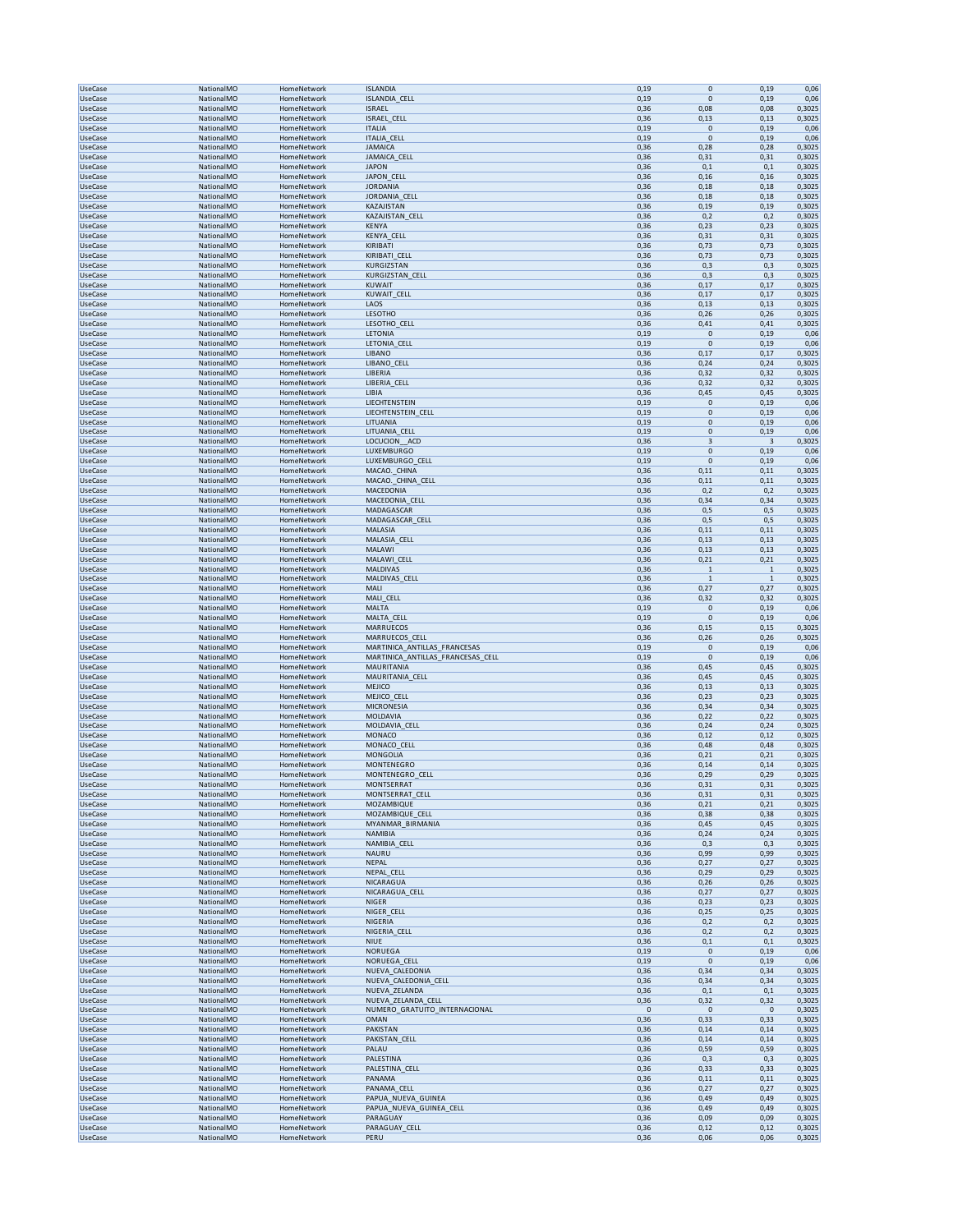| <b>UseCase</b>                   | NationalMO               | HomeNetwork                | PERU_CELL                                               | 0,36<br>0,18                 | 0,18                         | 0,3025           |
|----------------------------------|--------------------------|----------------------------|---------------------------------------------------------|------------------------------|------------------------------|------------------|
| <b>UseCase</b>                   | NationalMO               | HomeNetwork                | POLINESIA_FRANCESA_TAHITI                               | 0,36<br>0,43                 | 0,43                         | 0,3025           |
| <b>UseCase</b>                   | NationalMO               | HomeNetwork                | <b>POLONIA</b>                                          | 0, 19                        | 0,19<br>$\mathbf 0$          | 0,06             |
| <b>UseCase</b>                   | NationalMO               | HomeNetwork                | POLONIA CELL                                            | 0, 19                        | $\mathbf 0$<br>0,19          | 0,06             |
| <b>UseCase</b>                   | NationalMO               | HomeNetwork                | <b>PORTUGAL</b>                                         | 0,19                         | $\mathbf 0$<br>0,19          | 0,06             |
| <b>UseCase</b>                   | NationalMO               | HomeNetwork                | PORTUGAL_CELL                                           | 0,19                         | 0<br>0,19                    | 0,06             |
| UseCase                          | NationalMO               | HomeNetwork                | PORTUGAL_AZORES                                         | 0, 19                        | 0,19<br>$\mathbf 0$          | 0,06             |
| UseCase                          | NationalMO               | HomeNetwork                | PORTUGAL_AZORES_CELL                                    | 0, 19                        | 0,19<br>$\mathbf 0$          | 0,06             |
| <b>UseCase</b>                   | NationalMO               | HomeNetwork                | PUERTO RICO                                             | 0,36<br>0,1                  | 0,1                          | 0,3025           |
| <b>UseCase</b>                   | NationalMO               | HomeNetwork                | PUERTO_RICO_CELL                                        | 0,36<br>0,1                  | 0,1                          | 0,3025           |
| <b>UseCase</b>                   | NationalMO               | HomeNetwork                | QATAR                                                   | 0,36<br>0,35                 | 0,35                         | 0,3025           |
| <b>UseCase</b>                   | NationalMO               | HomeNetwork                | QATAR_CELL                                              | 0,36<br>0,35                 | 0,35                         | 0,3025           |
| <b>UseCase</b>                   | NationalMO               | HomeNetwork                | R.P._CONGO                                              | 0,35<br>0,36                 | 0,35                         | 0,3025           |
| <b>UseCase</b>                   | NationalMO               | HomeNetwork                | R.P. CONGO CELL                                         | 0,36<br>0,35                 | 0,35                         | 0,3025           |
| <b>UseCase</b>                   | NationalMO               | HomeNetwork                | ZAIRE                                                   | 0,22<br>0,36                 | 0,22                         | 0,3025           |
| <b>UseCase</b>                   | NationalMO               | HomeNetwork                | ZAIRE_CELL                                              | 0,36<br>0,6                  | 0,6                          | 0,3025           |
| <b>UseCase</b>                   | NationalMO               | HomeNetwork                | REINO UNIDO                                             | 0, 19                        | 0,19<br>$\mathbf 0$          | 0,06             |
| <b>UseCase</b>                   | NationalMO               | HomeNetwork                | REINO_UNIDO_CELL                                        | 0, 19                        | $\mathbf 0$<br>0,19          | 0,06             |
| <b>UseCase</b>                   | NationalMO               | HomeNetwork                | REP. CENTROAFRICANA                                     | 0,36<br>0,41                 | 0,41                         | 0,3025           |
| <b>UseCase</b>                   | NationalMO               | HomeNetwork                | REP. CHECA                                              | 0,19                         | $\mathbf 0$<br>0,19          | 0,06             |
| UseCase                          | NationalMO               | HomeNetwork                | REP. CHECA_CELL                                         | 0,19                         | $\mathbf 0$<br>0,19          | 0,06             |
| <b>UseCase</b>                   | NationalMO               | HomeNetwork                | REP. DOMINICANA                                         | 0,36<br>0,07                 | 0,07                         | 0,3025           |
| <b>UseCase</b>                   | NationalMO               | HomeNetwork                | REP. DOMINICANA_CELL                                    | 0,12<br>0,36                 | 0,12                         | 0,3025           |
| <b>UseCase</b>                   | NationalMO               | HomeNetwork                | <b>RUANDA</b>                                           | 0,36<br>0,2                  | 0,2                          | 0,3025           |
| <b>UseCase</b>                   | NationalMO               | HomeNetwork                | RUANDA_CELL                                             | 0,2<br>0,36                  | 0,2                          | 0,3025           |
| <b>UseCase</b>                   | NationalMO               | HomeNetwork                | RUMANIA                                                 | 0,19                         | $\mathbf 0$<br>0,19          | 0,06             |
| UseCase                          | NationalMO               | HomeNetwork                | RUMANIA_CELL                                            | 0, 19                        | 0,19<br>$\mathbf 0$          | 0,06             |
| UseCase                          | NationalMO               | HomeNetwork                | <b>RUSIA</b>                                            | 0,36<br>0,07                 | 0,07                         | 0,3025           |
| <b>UseCase</b>                   | NationalMO               | HomeNetwork                | RUSIA CELL                                              | 0,36<br>0,13                 | 0,13                         | 0,3025           |
| <b>UseCase</b>                   | NationalMO               | HomeNetwork                | SAN MARINO                                              | 0,36<br>0,36                 | 0,36                         | 0,3025           |
| <b>UseCase</b>                   | NationalMO               | HomeNetwork                | SAN_PEDRO_Y_MIQUELON                                    | 0,36<br>0,23                 | 0,23                         | 0,3025           |
| <b>UseCase</b>                   | NationalMO               | HomeNetwork                | SAN_TOME_Y_PRINCIPE                                     | 0,36<br>0,73                 | 0,73                         | 0,3025           |
| <b>UseCase</b>                   | NationalMO               | HomeNetwork                | SENEGAL                                                 | 0,36<br>1,09                 | 1,09                         | 0,3025           |
| <b>UseCase</b>                   | NationalMO               | HomeNetwork                | SENEGAL_CELL                                            | 0,36<br>0,88                 | 0,88                         | 0,3025           |
| <b>UseCase</b>                   | NationalMO               | HomeNetwork                | SERBIA                                                  | 0,14<br>0,36                 | 0,14                         | 0,3025           |
| <b>UseCase</b>                   | NationalMO               | HomeNetwork                | SERBIA CELL                                             | 0,29<br>0,36                 | 0,29                         | 0,3025           |
| <b>UseCase</b>                   | NationalMO               | HomeNetwork                | SIERRA LEONA                                            | 0,36<br>0,53                 | 0,53                         | 0,3025           |
| <b>UseCase</b>                   | NationalMO               | HomeNetwork                | SIERRA_LEONA_CELL                                       | 0,36<br>0,53                 | 0,53                         | 0,3025           |
| <b>UseCase</b>                   | NationalMO               | HomeNetwork                | SINGAPUR                                                | 0,36<br>0,09                 | 0,09                         | 0,3025           |
| <b>UseCase</b>                   | NationalMO               | HomeNetwork                | SINGAPUR_CELL                                           | 0,36<br>0,09                 | 0,09                         | 0,3025           |
| UseCase                          | NationalMO               | HomeNetwork                | SIRIA                                                   | 0,36<br>0,19                 | 0,19                         | 0,3025           |
| <b>UseCase</b>                   | NationalMO               | HomeNetwork                | SIRIA_CELL                                              | 0,36<br>0,29                 | 0,29                         | 0,3025           |
| <b>UseCase</b>                   | NationalMO               | HomeNetwork                | SOMALIA                                                 | 0,36<br>1,2                  | 1,2                          | 0,3025           |
| <b>UseCase</b>                   | NationalMO               | HomeNetwork                | SRI LANKA                                               | 0,36<br>0,3                  | 0,3                          | 0,3025           |
| <b>UseCase</b>                   | NationalMO               | HomeNetwork                | SRI_LANKA_CELL                                          | 0,3<br>0,36                  | 0,3                          | 0,3025           |
| <b>UseCase</b>                   | NationalMO               | HomeNetwork                | ST. HELENA                                              | 0,36<br>1,1                  | 1,1                          | 0,3025           |
| UseCase                          | NationalMO               | HomeNetwork                | ST._KITTS_Y_NEVIS                                       | 0,36<br>0,43                 | 0,43                         | 0,3025           |
| UseCase                          | NationalMO               | HomeNetwork                | ST._LUCIA                                               | 0,36<br>0,43                 | 0,43                         | 0,3025           |
| <b>UseCase</b>                   | NationalMO               | HomeNetwork                | ST. LUCIA CELL                                          | 0,36<br>0,43                 | 0,43                         | 0,3025           |
| <b>UseCase</b>                   | NationalMO               | HomeNetwork                | ST._VINCENT_Y_GRENADINES                                | 0,36<br>0,43                 | 0,43                         | 0,3025           |
| <b>UseCase</b>                   | NationalMO               | HomeNetwork                | ST._VINCENT_Y_GRENADINES_CELL                           | 0,36<br>0,24                 | 0,24                         | 0,3025           |
| <b>UseCase</b>                   | NationalMO               | HomeNetwork                | <b>SUDAFRICA</b>                                        | 0,13<br>0,36                 | 0,13                         | 0,3025           |
| <b>UseCase</b>                   | NationalMO               | HomeNetwork                | SUDAFRICA_CELL                                          | 0,24<br>0,36                 | 0,24                         | 0,3025           |
| <b>UseCase</b>                   | NationalMO               | HomeNetwork                | SUDAN                                                   | 0,36<br>0,24                 | 0,24                         | 0,3025           |
| <b>UseCase</b>                   | NationalMO               | HomeNetwork                | <b>SUECIA</b>                                           | 0, 19                        | $\mathbf 0$<br>0,19          | 0,06             |
|                                  | NationalMO               | HomeNetwork                | SUECIA_CELL                                             | 0,19                         | 0<br>0,19                    | 0,06             |
| <b>UseCase</b>                   |                          |                            |                                                         |                              |                              |                  |
| <b>UseCase</b>                   | NationalMO               | HomeNetwork                | SUIZA                                                   | 0,36<br>0,06                 | 0,06                         | 0,3025           |
| <b>UseCase</b>                   | NationalMO               | HomeNetwork                | SUIZA_CELL                                              | 0,36<br>2,322231             | 2,322231                     | 0,3025           |
| <b>UseCase</b>                   | NationalMO               | HomeNetwork                | SURINAM                                                 | 0,36<br>0,27                 | 0,27                         | 0,3025           |
| <b>UseCase</b>                   | NationalMO               | HomeNetwork                | SURINAM_CELL                                            | 0,36<br>0,27                 | 0,27                         | 0,3025           |
| UseCase                          | NationalMO               | HomeNetwork                | SWAZILANDIA                                             | 0,36<br>0,28                 | 0,28                         | 0,3025           |
| <b>UseCase</b>                   | NationalMO               | HomeNetwork                | <b>TAILANDIA</b>                                        | 0,09<br>0,36                 | 0,09                         | 0,3025           |
| <b>UseCase</b>                   | NationalMO               | HomeNetwork                | TAILANDIA_CELL                                          | 0,09<br>0,36                 | 0,09                         | 0,3025           |
| <b>UseCase</b>                   | NationalMO               | HomeNetwork                | <b>TAIWAN</b>                                           | 0,36<br>0,1                  | 0,1                          | 0,3025           |
| <b>UseCase</b>                   | NationalMO               | HomeNetwork                | TAIWAN_CELL                                             | 0,18<br>0,36                 | 0,18                         | 0,3025           |
| <b>UseCase</b>                   | NationalMO               | HomeNetwork                | TANZANIA                                                | 0,36<br>0,23                 | 0,23                         | 0,3025           |
| UseCase                          | NationalMO               | HomeNetwork                | TANZANIA CELL                                           | 0,36<br>0,26                 | 0,26                         | 0,3025           |
| UseCase                          | NationalMO               | HomeNetwork                | <b>TAYIKISTAN</b>                                       | 0,36<br>0,2                  | 0,2                          | 0,3025           |
| <b>UseCase</b>                   | NationalMO               | HomeNetwork                | TAYIKISTAN CELL                                         | 0,36<br>0,2                  | 0,2                          | 0,3025           |
| <b>UseCase</b>                   | NationalMO               | HomeNetwork                | <b>TOGO</b>                                             | 0,36<br>0,38                 | 0,38                         | 0,3025           |
| <b>UseCase</b>                   | NationalMO               | HomeNetwork                | <b>TOGO CELL</b>                                        | 0,36<br>0,38                 | 0,38                         | 0,3025           |
| <b>UseCase</b>                   | NationalMO               | HomeNetwork                | <b>TOKELAU</b>                                          | 0,36<br>1.23                 | 1,23                         | 0,3025           |
| <b>UseCase</b>                   | NationalMO               | HomeNetwork                | <b>TONGA</b>                                            | 0,36<br>0,45                 | 0,45                         | 0,3025           |
| <b>UseCase</b>                   | NationalMO               | HomeNetwork                | TRINIDAD_Y_TOBAGO                                       | 0,36<br>0,18                 | 0,18                         | 0,3025           |
| <b>UseCase</b>                   | NationalMO               | HomeNetwork                | TRINIDAD_Y_TOBAGO_CELL                                  | 0,18<br>0,36                 | 0,18                         | 0,3025           |
| <b>UseCase</b>                   | NationalMO               | HomeNetwork                | TUNEZ                                                   | 0,36<br>0,36                 | 0,36                         | 0,3025           |
| <b>UseCase</b>                   | NationalMO               | HomeNetwork                | TUNEZ_CELL                                              | 0,36<br>0,36                 | 0,36                         | 0,3025           |
| <b>UseCase</b><br><b>UseCase</b> | NationalMO<br>NationalMO | HomeNetwork<br>HomeNetwork | TURKMENISTAN<br><b>TURQUIA</b>                          | 0,36<br>0,22<br>0,36<br>0,11 | 0,22<br>0,11                 | 0,3025<br>0,3025 |
| <b>UseCase</b>                   | NationalMO               | HomeNetwork                | TURQUIA_CELL                                            | 0,21<br>0,36                 | 0,21                         | 0,3025           |
| <b>UseCase</b>                   | NationalMO               | HomeNetwork                | TUVALU                                                  | 0,7<br>0,36                  | 0,7                          | 0,3025           |
| <b>UseCase</b>                   | NationalMO               | HomeNetwork                | TUVALU CELL                                             | 0,36<br>0,7                  | 0,7                          | 0,3025           |
| <b>UseCase</b>                   | NationalMO               | HomeNetwork                | <b>UCRANIA</b>                                          | 0,36<br>0,11                 | 0,11                         | 0,3025           |
| <b>UseCase</b>                   | NationalMO               | HomeNetwork                | UCRANIA_CELL                                            | 0,36<br>0,2                  | 0,2                          | 0,3025           |
| <b>UseCase</b>                   | NationalMO               | HomeNetwork                | <b>UGANDA</b>                                           | 0,2<br>0,36                  | 0,2                          | 0,3025           |
| <b>UseCase</b>                   | NationalMO               | HomeNetwork                | URUGUAY                                                 | 0,36<br>0,11                 | 0,11                         | 0,3025           |
| <b>UseCase</b>                   | NationalMO               | HomeNetwork                | URUGUAY_CELL                                            | 0,36<br>0,21                 | 0,21                         | 0,3025           |
| <b>UseCase</b>                   | NationalMO               | HomeNetwork                | <b>UZBEKISTAN</b>                                       | 0,14<br>0,36                 | 0,14                         | 0,3025           |
| <b>UseCase</b>                   | NationalMO               | HomeNetwork                | VANUATU                                                 | 0,36<br>0,86                 | 0,86                         | 0,3025           |
| <b>UseCase</b>                   | NationalMO               | HomeNetwork                | VATICANO                                                | 0,19                         | $\mathbf 0$<br>0,19          | 0,06             |
| <b>UseCase</b>                   | NationalMO               | HomeNetwork                | VENEZUELA                                               | 0,06<br>0,36                 | 0,06                         | 0,3025           |
| <b>UseCase</b>                   | NationalMO               | HomeNetwork                | VENEZUELA_CELL                                          | 0,36<br>0,12                 | 0,12                         | 0,3025           |
| <b>UseCase</b>                   | NationalMO               | HomeNetwork                | VIETNAM                                                 | 0,21<br>0,36                 | 0,21                         | 0,3025           |
| <b>UseCase</b>                   | NationalMO               | HomeNetwork                | VIETNAM_CELL                                            | 0,36<br>0,21                 | 0,21                         | 0,3025           |
| <b>UseCase</b>                   | NationalMO               | HomeNetwork                | WALLIS_Y_FUTUNA                                         | 0,74<br>0,36                 | 0,74                         | 0,3025           |
| <b>UseCase</b>                   | NationalMO               | HomeNetwork                | YEMEN                                                   | 0,34<br>0,36                 | 0,34                         | 0,3025           |
| <b>UseCase</b>                   | NationalMO               | HomeNetwork                | ZAMBIA                                                  | 0,36<br>0,14                 | 0,14                         | 0,3025           |
| <b>UseCase</b>                   | NationalMO               | HomeNetwork                | ZAMBIA_CELL                                             | 0,36<br>0,22                 | 0,22                         | 0,3025           |
| <b>UseCase</b>                   | NationalMO               | HomeNetwork                | ZIMBABWE                                                | 0,36<br>0,3                  | 0,3                          | 0,3025           |
| <b>UseCase</b>                   | NationalMO               | HomeNetwork                | ZIMBABWE_CELL                                           | 0,39<br>0,36                 | 0,39                         | 0,3025           |
| <b>UseCase</b>                   | NationalMO               | HomeNetwork                | NORUEGA_PREMIUM                                         | 0,25<br>0,36                 | 0,25                         | 0,3025           |
| <b>UseCase</b>                   | NationalMO               | HomeNetwork                | REINO UNIDO PERSONAL                                    | 0,36                         | $\mathbf{1}$<br>$\mathbf{1}$ | 0,3025           |
| <b>UseCase</b>                   | NationalMO               | HomeNetwork                | REINO_UNIDO_ALTERNATIVE_OPERATOR                        | 0,36<br>0,25                 | 0,25                         | 0,3025           |
| <b>UseCase</b>                   | NationalMO               | HomeNetwork                | INMARSAT_ATLANTIC_EAST_A                                | 0,36<br>4,5                  | 4,5                          | 0,3025           |
| <b>UseCase</b>                   | NationalMO               | HomeNetwork                | INMARSAT_ATLANTIC_EAST_B                                | 4,5<br>0,36                  | 4,5                          | 0,3025           |
| <b>UseCase</b>                   | NationalMO               | HomeNetwork                | INMARSAT_ATLANTIC_EAST_M                                | 4,5<br>0,36                  | 4,5                          | 0,3025           |
| <b>UseCase</b><br><b>UseCase</b> | NationalMO<br>NationalMO | HomeNetwork<br>HomeNetwork | INMARSAT_ATLANTIC_EAST_MINI<br>INMARSAT_ATLANTIC_WEST_A | 0,36<br>4,5<br>0,36<br>4,5   | 4,5<br>4,5                   | 0,3025<br>0,3025 |